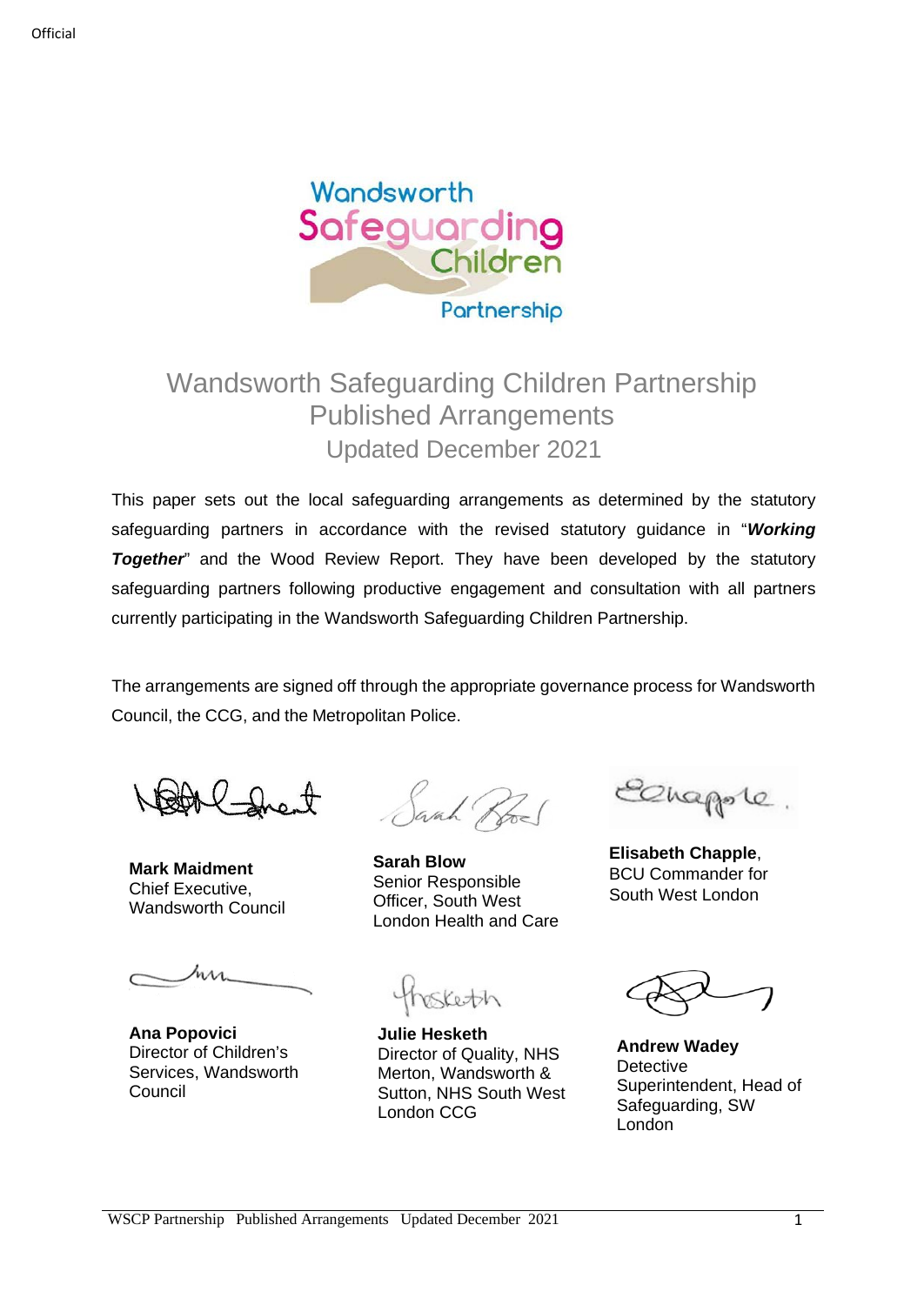# Foreword

Protecting children from harm, abuse, neglect, and exploitation and promoting their welfare is of paramount concern for our society. When developing the new arrangements for safeguarding children and the prevention and effective strategic oversight of child abuse and neglect, we have had a long, hard look at how we work as a partnership in Wandsworth. What we have achieved to date is because of our strength as individual components, coming together to form a whole. We know we can make this better.

The Children and Social Work Act 2017 reformed the framework supporting the delivery of multi agency services to protect and safeguard children. Following the regulations for implementing the changes Wandsworth adopted the new arrangements July 2019 and became the Wandsworth Safeguarding Children Partnership [WSCP].

The three statutory partners required in the new arrangements, chose to have education providers alongside us. Schools and other settings are at the core of the new arrangements, and we recognise the challenge that all education providers face in our shared responsibility for contextual safeguarding.

Effective challenge and scrutiny are central to the new arrangements. We recognised that all partners, not just the statutory trio, are central to this, so developing more effective scrutiny and challenge arrangements has been central to our thinking. To help us achieve this step change, we developed a new role and recruited an Independent Chair and Scrutineer David Peplow.



By bringing the two roles together via an experienced and skilled independent professional it has brought the necessary level of constant challenge to make this partnership innovative and responsive.

2020 through to 2021 has continued to bring new challenges across the partnership in a way that we could not have planned for. That said, we as partnership rose to the challenges that Covid-19 brought in the form of children being invisible; new ways to practice; impact on parents and children, and to the workforce who rose to the challenges with innovative ways of meeting children and family's needs. The death of George Floyd in May 2020 reminded us that racism has not gone away and helped us to refocus on discrimination and disproportionality for our service users. We can look further at our sub-committee structures and how we effectively bring in the voice of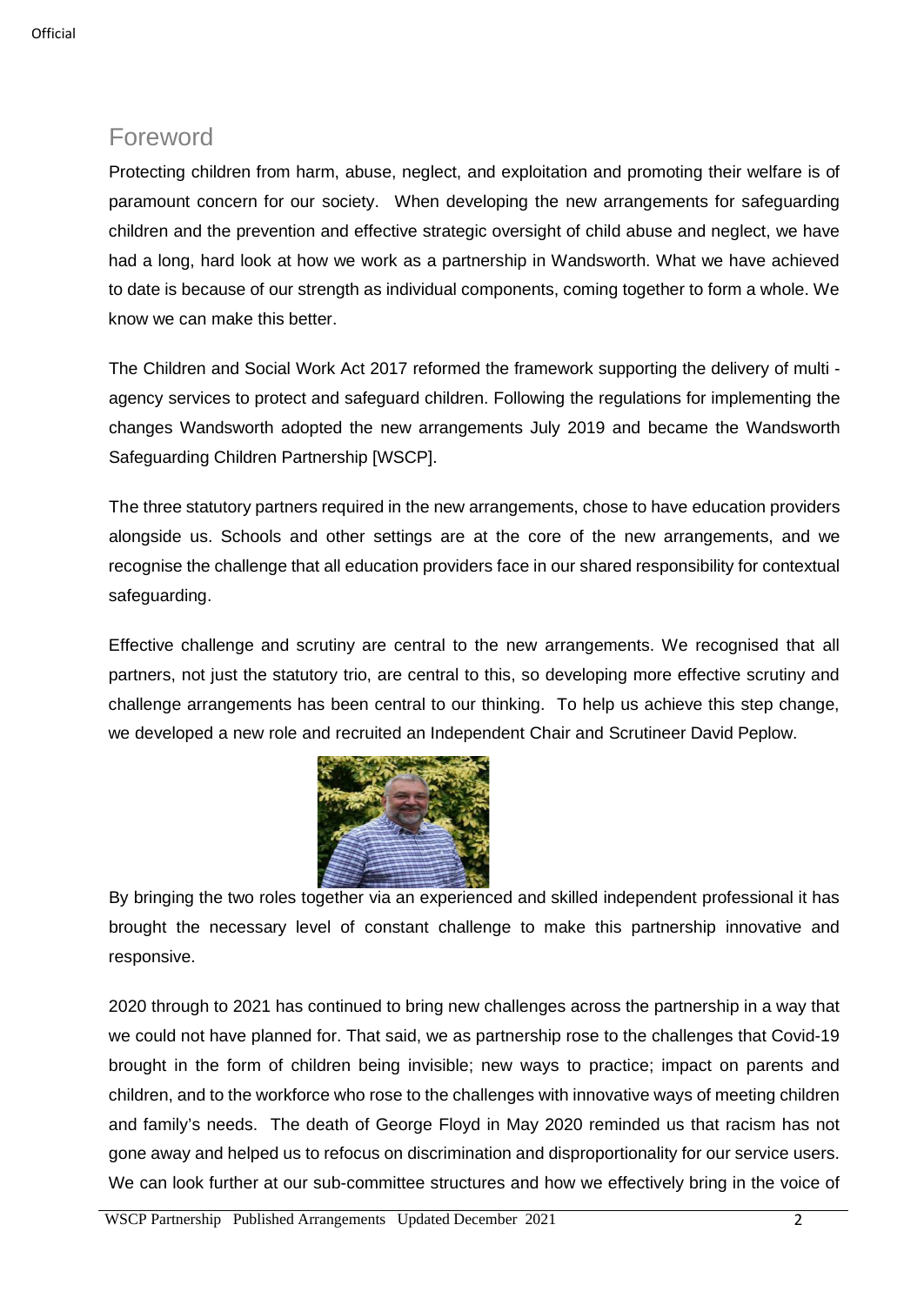our children. We hope this document will show you our ambition for the Partnership and for the children and young people in Wandsworth.

> **Ana Popovici,** Director of Children's Services, Wandsworth Council **Andrew Wadey**, Head of Safeguarding, SW London, Metropolitan Police **Julie Hesketh,** Director of Quality and Governance, Clinical Commissioning Group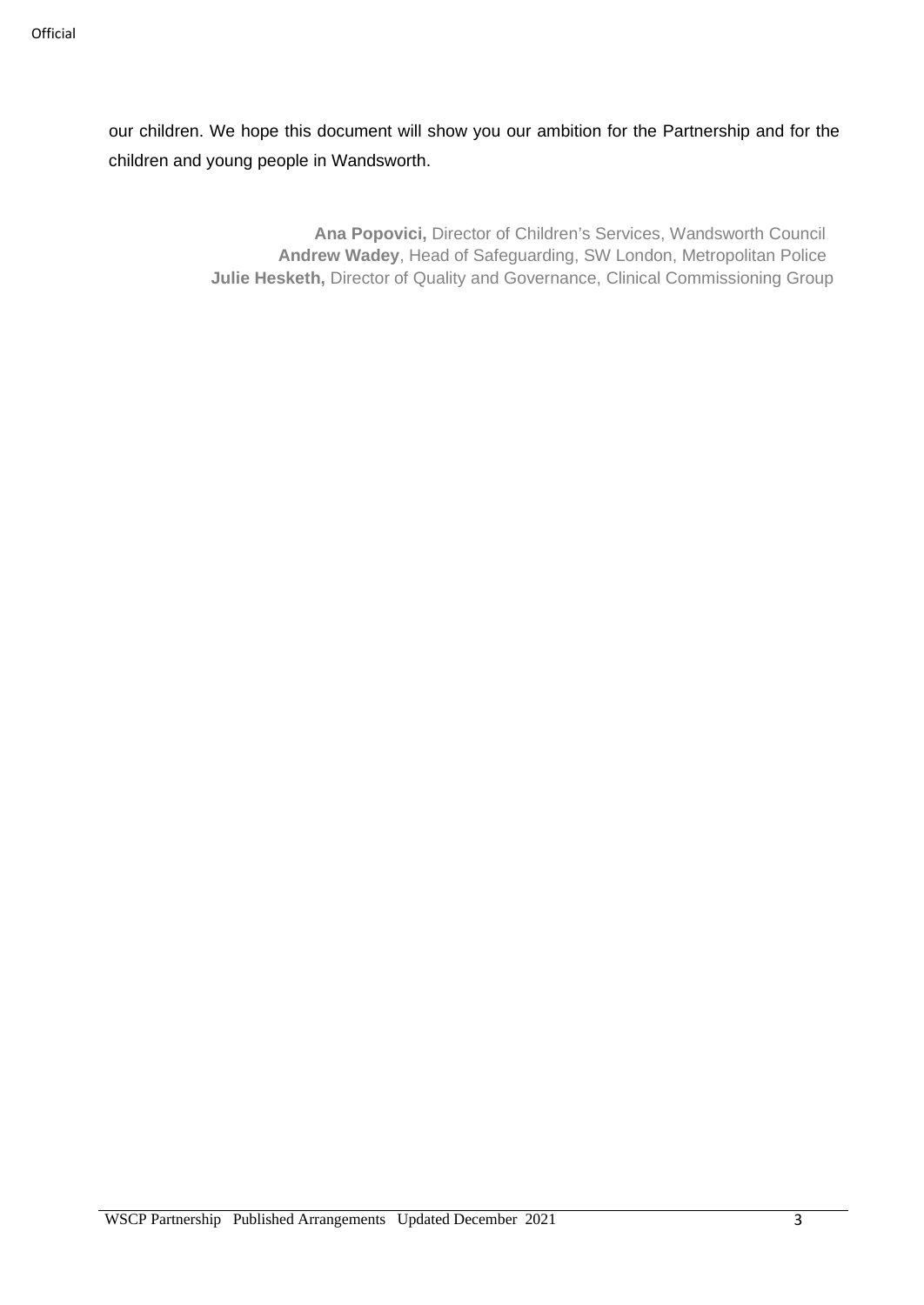# 1. Keeping children safe in Wandsworth

**Children who need our help and protection deserve high quality and effective support as soon as a need is identified, by means of positive, supportive relationships with caring adults.**

**Wandsworth's children and families have a system which responds to their needs and interests. This is a system where the people who work with, or make decisions affecting, children and families are clear about what is required of them as individuals, and how they need to work together in partnership with others.**

Securing the best possible safeguarding outcomes is a priority for all organisations working with children in Wandsworth. Working Together 2018 offered us an opportunity to take an already good multi-agency provision and strengthen it further. The right structures in place allows for strategic decision makers to make right and timely decisions on how services work with families in the areas which matter most to make a positive impact on young lives.



environment where they can thrive and succeed

### How this happens?

The local safeguarding arrangements support and enable local organisations and agencies to work together in a system where:

• children are safeguarded they are protected from harm, abuse, neglect and exploitation, and their welfare is promoted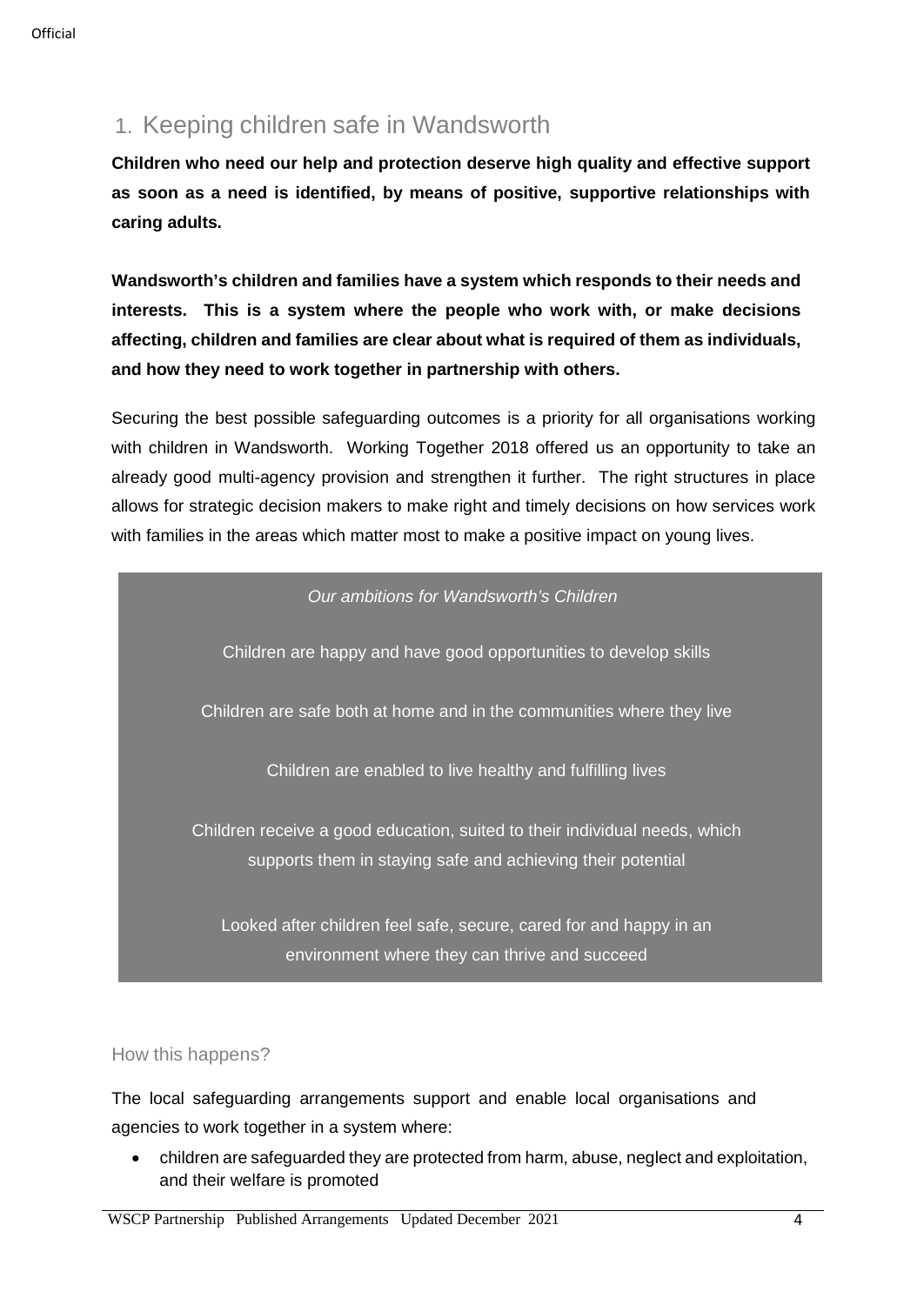- we work together as safeguarding partners, and agencies work in collaboration, each sharing and co-owning our ambitions to improve outcomes for vulnerable children
- organisations and agencies can challenge appropriately and hold each other to account effectively
- new safeguarding issues and emerging threats are quickly identified and analysed
- learning is promoted and embedded across all partners, and directly changes practices, and allows for greater reflection on its effectiveness
- information passes quickly and effectively through organisations to facilitate accurate and timely decision making

The creation of the Wandsworth Safeguarding Children Partnership brought together organisations leading, practicing, and influencing safeguarding in the borough to enable a clear, comprehensive, and fully integrated direction on best practice in keeping children safe from harm, abuse, and neglect. At its heart, is a thirst for joint learning, review and improvement and throughout will be the voice of the borough's children and young people and bringing families central to help solve problems. The Partnership includes an Executive, a framework of subcommittees' drawing in multiple agencies, a Monitoring, Quality and Performance subcommittee driven not only by scrutiny and challenge but also collective responsibility to jointly solve problems, reduce risk and promote safety, and regular contact with wider agencies and local strategic leaders.

# 2. Background

Recent legislation has provided the opportunity to review safeguarding and bring a new structure with the Police, Clinical Commission Group (CCG) and the Council at the joint helm.

## 3. Legislation and review

### The Wood Review

The Wood Review into the role and function of local safeguarding children boards, published in May 2016, found that the system of local multi-agency child safeguarding arrangements needed to change. Wood proposed a new model that would ensure collective accountability across local authorities, the police and health and be more outcomes focused. Wood also wants to see a move away from the traditional local safeguarding children board emphasis on inter-familial child abuse to a focus on safeguarding, protection, and wellbeing.

Wood also recommended the introduction of a national framework for Child Safeguarding Practice reviews and new arrangements for child death panels to cover a larger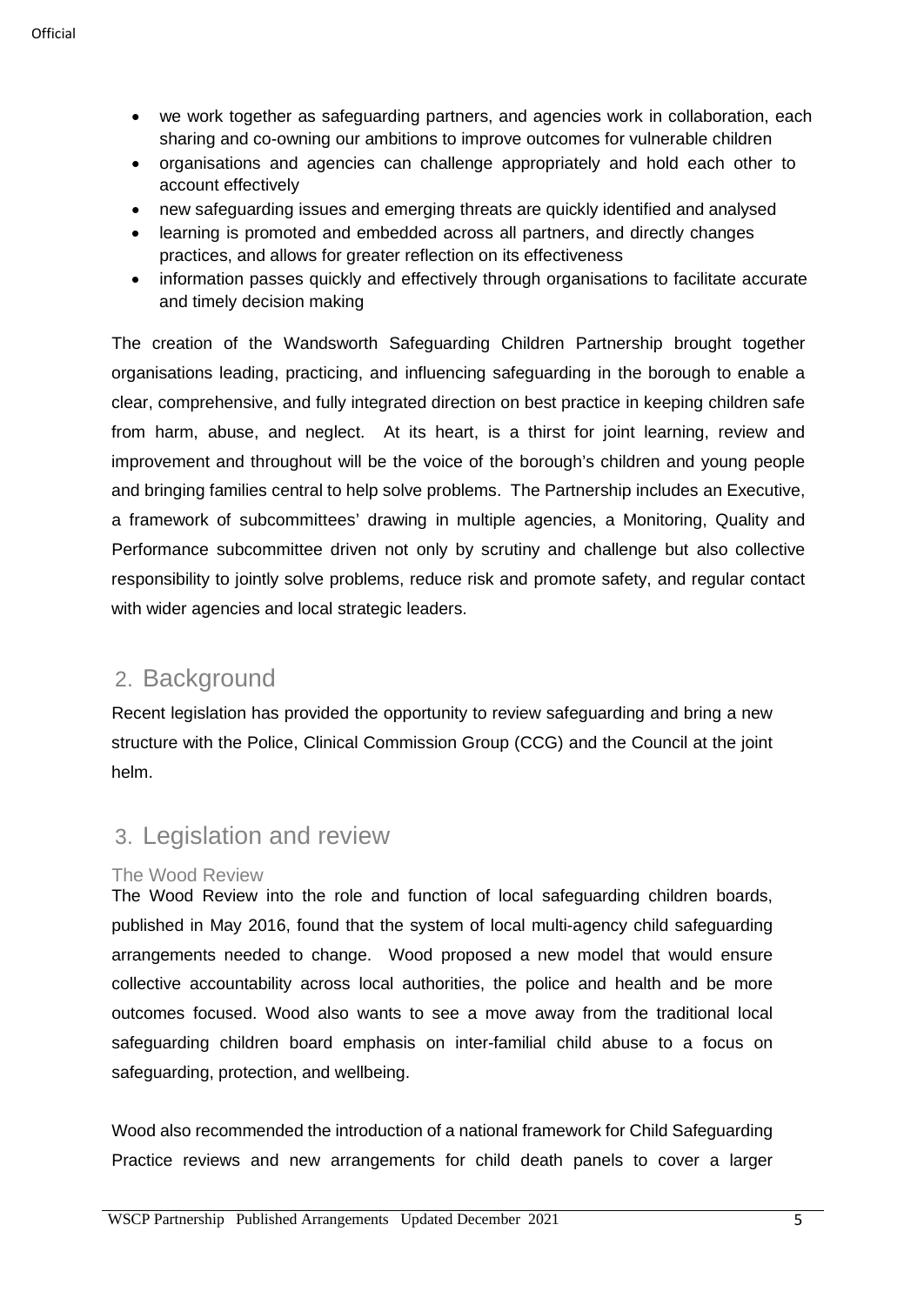geographical and population area *(this paper has regard to CDP changes the detail of those revised proposals were dealt with separately, led by the CCG).*

The key recommendations of the Wood Review are now included in the Children and Social Work Act 2017. Following the passage of the Act, the Government revised Working Together to Safeguard Children 2015 to a 2018 version, alongside a transitional guidance document.

#### Working Together to Safeguard Children 2018

Working Together to Safeguard Children 2018[1](#page-5-0) gives the responsibility for local child safeguarding equally to three statutory *safeguarding partners* – the Chief Executive of the Local Authority, the Chief of Police, and the Accountable Officer of the CCG, acting as a strategic leadership group for others, and implement local and national learning from serious child safeguarding incidents.

#### Other statutory quidance

Since 3rd September 2018, education providers have been required to follow revised statutory safeguarding guidance from the Department for Education; Keeping Children Safe in Education: for Schools and Colleges. This is to be read in conjunction with Working Together to Safeguard Children. This new guidance emphasises supporting care leavers, previously looked after children, children with SEND and has a particular focus on peer-onpeer abuse. Schools and colleges are responsible for their own child protection policies which reflects the children's local needs and reflects the additional safeguarding challenges for children with SEND. Schools and colleges should also be aware of and act to counter contextual safeguarding.

January 2021 saw the launch of the independent review of children's social care. The review will consider the needs, experiences and outcomes of the children supported by social care. The terms of reference include a commitment to investigate how the police and health services roles, responsibilities and accountabilities interact with children social care.

In December 2019 Sir Alan Wood was appointed to review the implementation of the new arrangements, the report was published May [2](#page-5-1)1 Wood Report<sup>2</sup> – a sector expert review of new multi-agency safeguarding arrangements to safeguard children. The report has focused on key factors to determine whether the arrangements take us forward onto new ground in the way we plan, deliver, and assess the quality of provision and practice of key staff.

<span id="page-5-0"></span> $1$  The primary document relevant to these arrangements is Working Together to Safeguard children, July 2018 (Department of Education), this is a guide to inter agency working to safeguard and promote the welfare of children. An associated document covering transitional arrangements between June 2018 and September 2020 is Working Together: Transitional Guidance, July 2018

<span id="page-5-1"></span><sup>&</sup>lt;sup>2</sup> [Wood Review of multi-agency safeguarding arrangements \(publishing.service.gov.uk\)](https://assets.publishing.service.gov.uk/government/uploads/system/uploads/attachment_data/file/987928/Wood_Review_of_multi-agency_safeguarding_arrangements_2021.pdf)

WSCP Partnership Published Arrangements Updated December 2021 6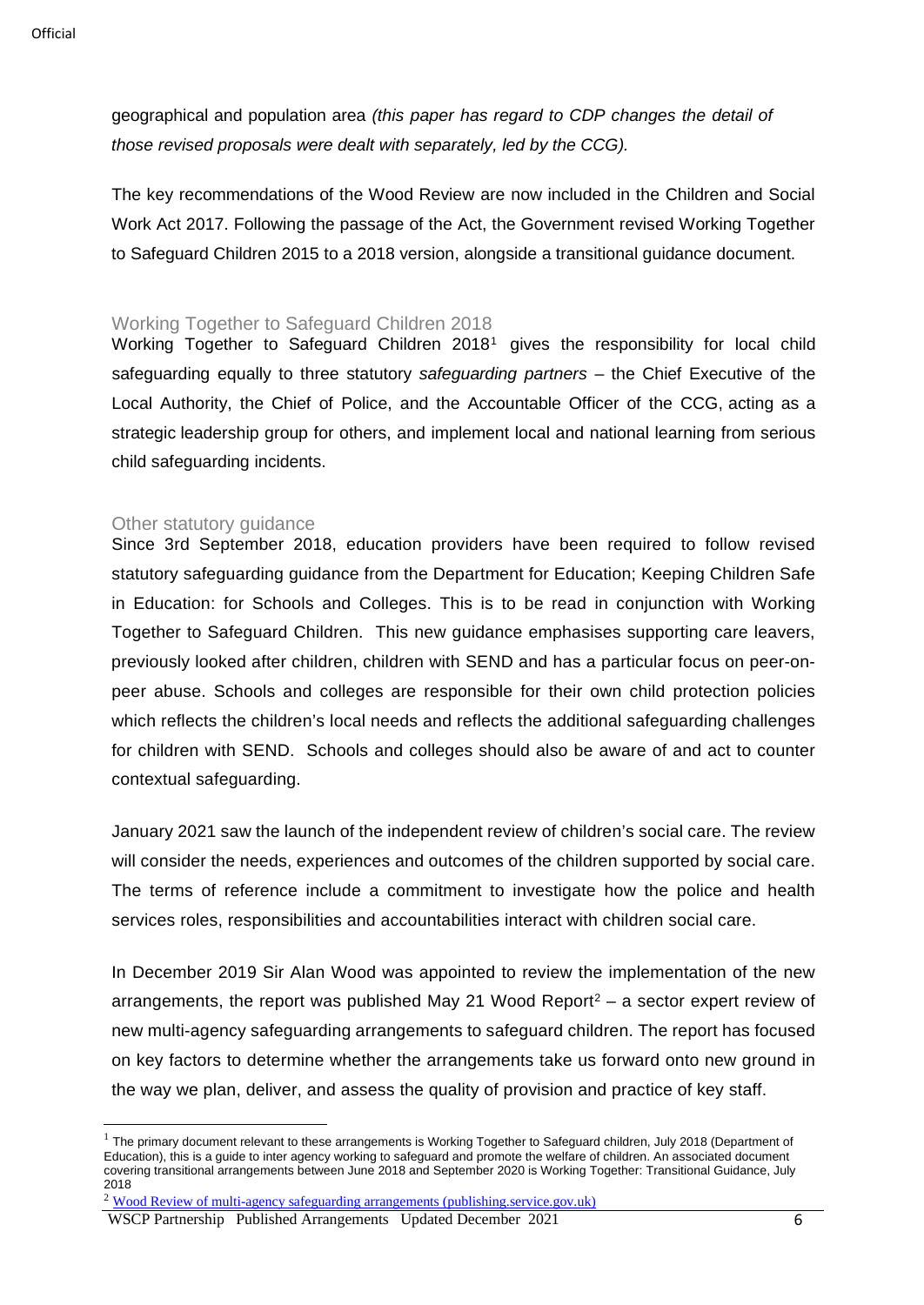# 4. Leading Safeguarding in Wandsworth

Key principles for Wandsworth Safeguarding Children Partnership:

### The key principles for Wandsworth Safeguarding Children Partnership are

#### Family and Community Focused

Children are protected from harm and their welfare promoted. Families are visible in the partnership. Services are delivered in a partnership which cares and is focused on the family, empathising with the feelings of children, young people, and families, through the creation of a safe environment in which concerns can be shared.

#### **Active**

Recognising and responding to inequalities in safeguarding need and service provision, and that some groups are overrepresented in child protection services. This response to tackling inequality is worked on at an individual, structural, and institutional basis.

#### **Curious**

There is a thirst for knowledge, analysing, understanding, challenging, and sharing information appropriately and never missing out an opportunity to find out more about the family's experience. Learning is promoted and embedded in a way that local services for families can become reflective and implement changes to practice.

#### **Honest**

Organisations and agencies challenge appropriately and hold one another to account. There is early identification and analysis of new safeguarding issues.

### The Wandsworth Safeguarding Children Partnership Executive

The safeguarding for children in Wandsworth is led by the three named statutory partners. Legislation states that the lead representatives from each of the three safeguarding partners are "the local authority chief executive, the accountable officer of the clinical commissioning group, and a chief officer of police" (Working Together to Safeguard Children 2018, p74).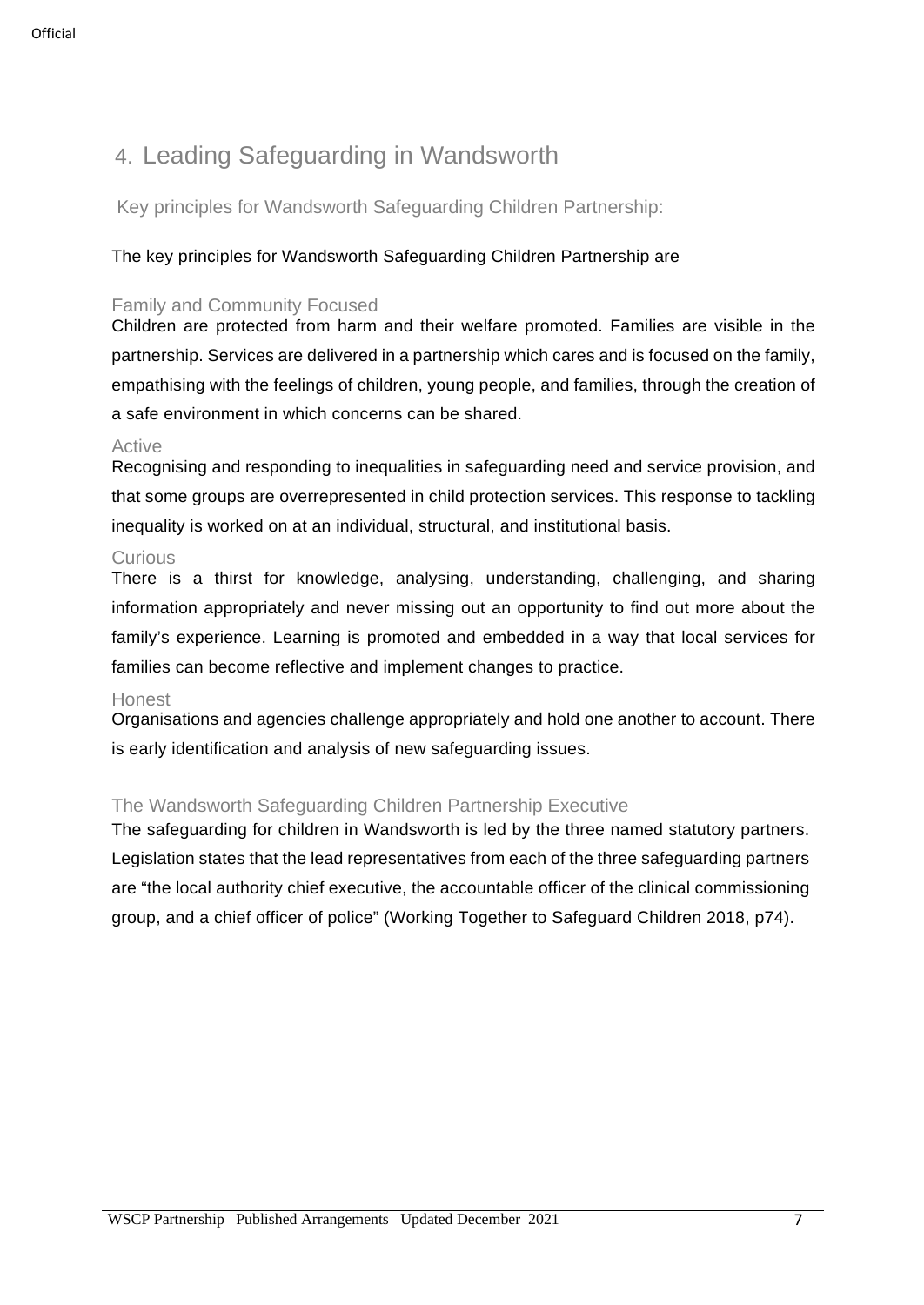#### The WSCP partnership structure





Vacant

 **(CCG) Andrew Wadey (Police) Ana Popovici (DCS)**

The guidance also allows the lead representatives to delegate their functions, although they retain accountability for any actions or decisions taken on behalf of their organisation. Each of the safeguarding partners has delegated to senior officers of the authority to speak on behalf of the lead officer they represent. The delegates can make decisions on behalf of their organisation and commit them on policy, resourcing, and practice matters, and hold their own organisation to account on how effectively they participate in and implement the local arrangements.

Although not a legal requirement, key safeguarding agencies across Wandsworth expressed a strong desire to have an education presence on the Executive, so there is one primary school place (shared between two headteachers) and one secondary school representative as Advisory Standing Members.

| Council                            |                                                |                                     |
|------------------------------------|------------------------------------------------|-------------------------------------|
| Mark Maidment                      | <b>Chief Executive</b>                         | Wandsworth Council                  |
| who has delegated his authority to |                                                |                                     |
| Ana Popovici                       | Director Children's Services                   | Wandsworth Council                  |
| <b>CCG</b>                         |                                                |                                     |
| Sarah Blow                         | Accountable Officer                            | NHS Merton & Wandsworth Clinical    |
|                                    |                                                | <b>Commissioning Group</b>          |
| who has delegated her authority to |                                                |                                     |
| Vacant to                          | be updated on Director of Quality & Governance | NHS Merton & Wandsworth Clinical    |
| appointment                        |                                                | Commissioning Group                 |
| Police                             |                                                |                                     |
| Elizabeth Chapple                  | <b>BCU Commander for SW London</b>             | Metropolitan Police                 |
| who has delegated her authority to |                                                |                                     |
| Andrew Wadey                       | Detective Superintendent, Head of              | Metropolitan Police                 |
|                                    | Safeguarding for SW London                     |                                     |
| <b>Advisory Standing Members</b>   |                                                |                                     |
| <b>Ruth Hudson</b>                 | Headteacher                                    | Heads<br>Co-chairs<br>of<br>Primary |
| Patricia Andre-Watson              | Headteacher                                    | Safeguarding Forums Rep             |
| Andre Bailey                       | Headteacher                                    | Chair of Secondary Schools Forum    |
|                                    |                                                | rep                                 |

### The Wandsworth Safeguarding Children Partnership Executive is: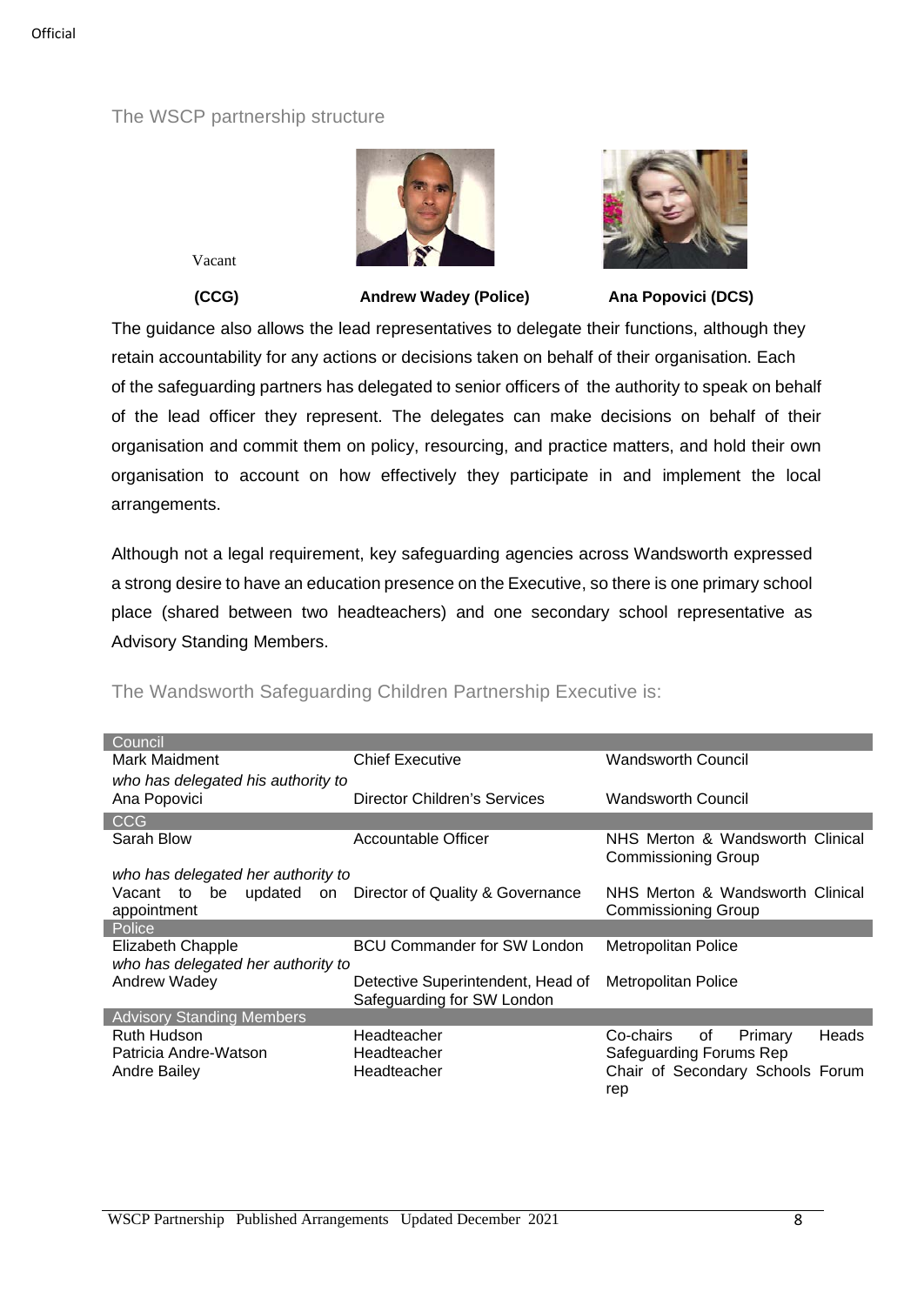#### The Executive's responsibilities

The Executive needs assurance that the safeguarding work in the borough is effective.

The Executive is responsible for:

- Making sure an effective quality assurance framework will provide a clear understanding of safeguarding delivery, based on the three core elements of performance data, multi-agency quality audit findings and feedback from the children and families in the borough.
- Developing and overseeing the overarching strategic aims of Wandsworth
- Safeguarding Children Partnership.
- Setting safeguarding priorities for the Partnership and overseeing the delivery of its local business plan.
- Financial planning and resourcing of the new arrangements.
- Considering wider opportunities to improve efficiency and performance, such as working in collaboration with other boroughs.
- Ensuring development and maintenance of strong links with fellow strategic boards, with a focus on joint working and a holistic approach to safeguarding. These include but are not limited to the Safeguarding Adults Board, Community Safety Partnership and the Health and Wellbeing Board.
- Publishing an annual report.

The Executive will meet 6 times a year.

#### The interface with schools

DfE guidance published in 2018 gave schools greater responsibility for contextual safeguarding. It is important that schools are central to this partnership.

Wandsworth's primary schools have developed a Safeguarding Forum, the co-chairs of the Forum take one place as an Advisory Standing Member of the Executive. and the chair from the Secondary Headteachers is an Advisory Standing Member of the Executive.

#### The relevant agencies and their responsibilities

For local arrangements to be effective, there needs to be engagement with organisations and agencies who can work in a collaborative way to provide targeted support to children and families as appropriate. These are referred to as the relevant agencies.

The Executive will need to be assured that the relevant agencies have appropriate, robust safeguarding policies and procedures in place and that there is clear communication across all parties.

The relevant agencies for these multi-agency safeguarding arrangements are:

- Wandsworth Council:
	- o Public Health
	- o Children's Services
	- o Adult Service
	- o Housing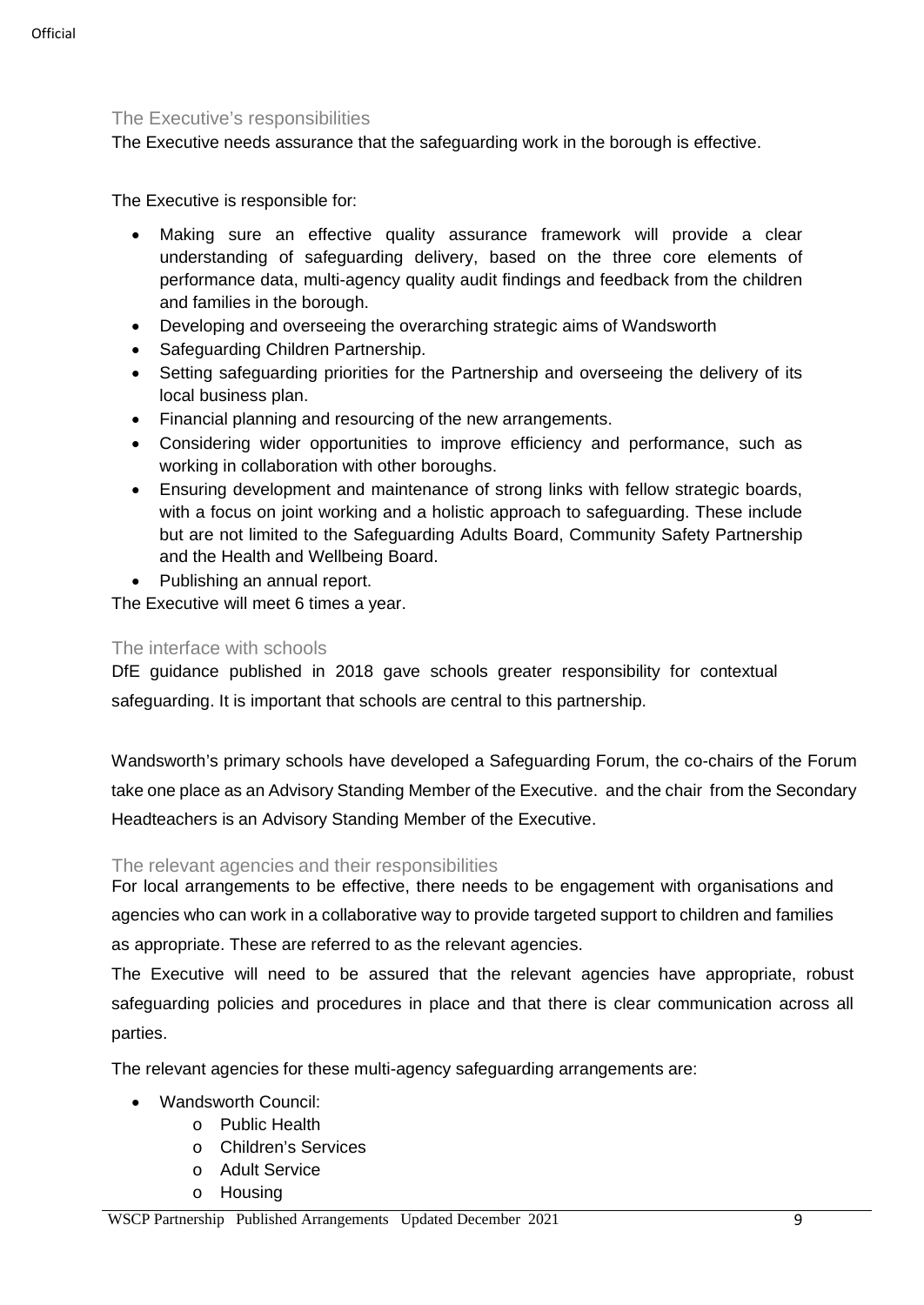- o Community Safety
- o Youth Offending
- South West London CCG
- Metropolitan Police
- Each Early Years Provider
- Each Primary School
- Each Secondary School
- Each Special School
- Each 16 to 18 Education Provider
- Each Independent School
- Alternative Providers
- National Probation Service
- London Probation Service Community Rehabilitation Company
- Central London Community Healthcare Trust
- St George's NHS Trust
- SW London and St George's Mental Health Trust
- Each private health provider
- For each health provider the named health professionals
- London Ambulance Service
- Each voluntary sector provider for children
- CAFCASS
- London Fire Brigade
- Each children's home provider
- HM Prison Wandsworth

The core responsibilities for each relevant agency are:

To provide evidence as the Executive requires through the Quality Assurance Framework which

will address these questions:

- What are they doing to safeguard children?
- How well they are safeguarding children?
- What difference will their service have made to children?
- Whether they can identify any weakness in the local safeguarding system

Evidence will be required in the form of:

- performance data
- safeguarding needs assessment of child safety, happiness and feeling loved
- quality audit findings
- quality practice and multi-agency audit findings
- self-evaluation tools including Section 11 Audits
- strategies and plans
- the views of children and their families
- to attend and engage with the partnership engagement arrangements as required
- to attend and contribute to sub-groups as required
- to attend and contribute to local training and workforce development
- to contribute reasonable resources as required.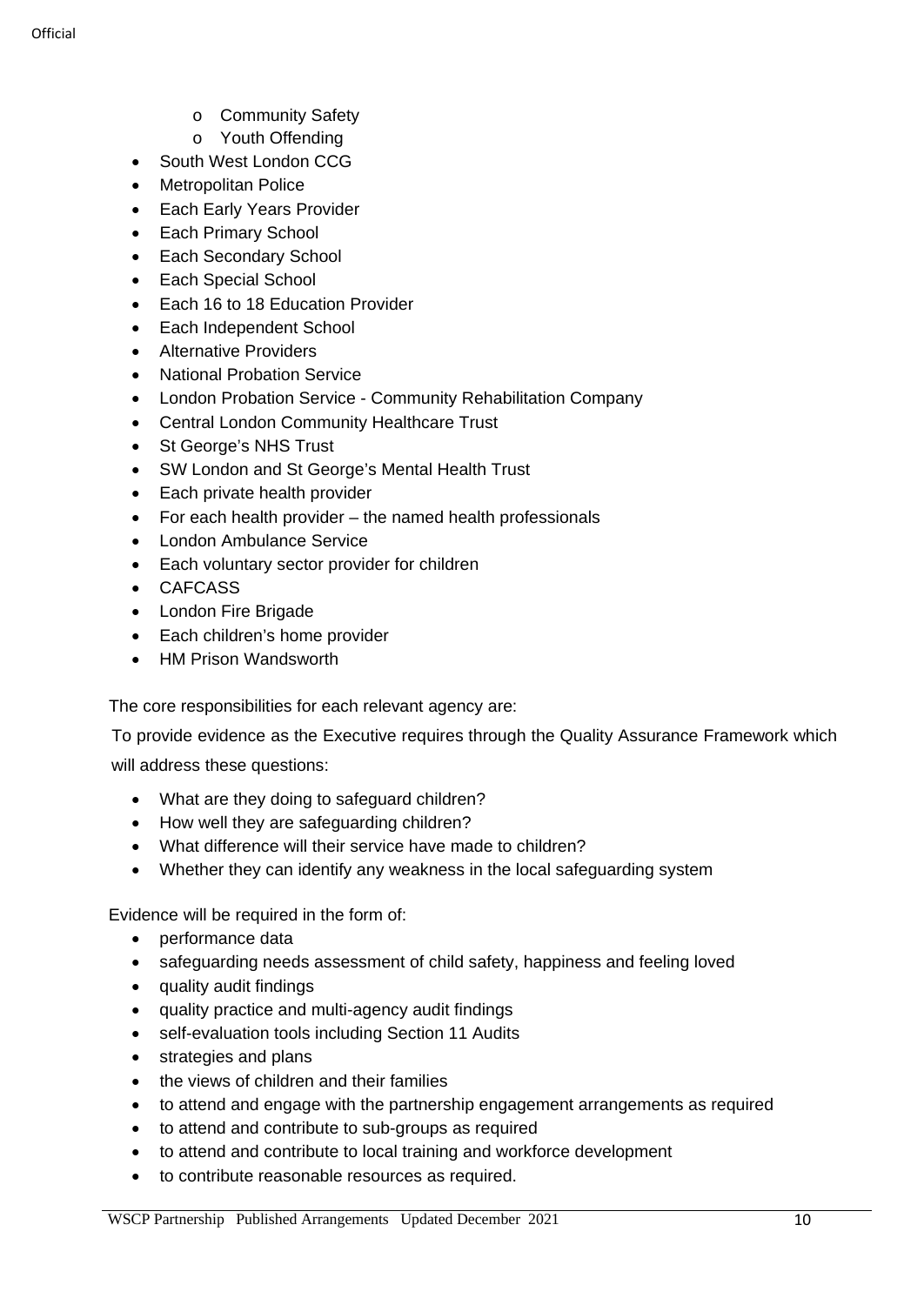- The designated leads of the key agencies will need to provide summaries of Local Safeguarding Practice Reviews to the Executive.
- Each agency is clear of the specific requirements expected from them.

# 5. The safeguarding structure



The Partnership will share its priorities across other partnering bodies and vice versa, for example the details of the Wandsworth Health and Care Plan, under the Health and Wellbeing Board, will highlight child health issues relevant to safeguarding.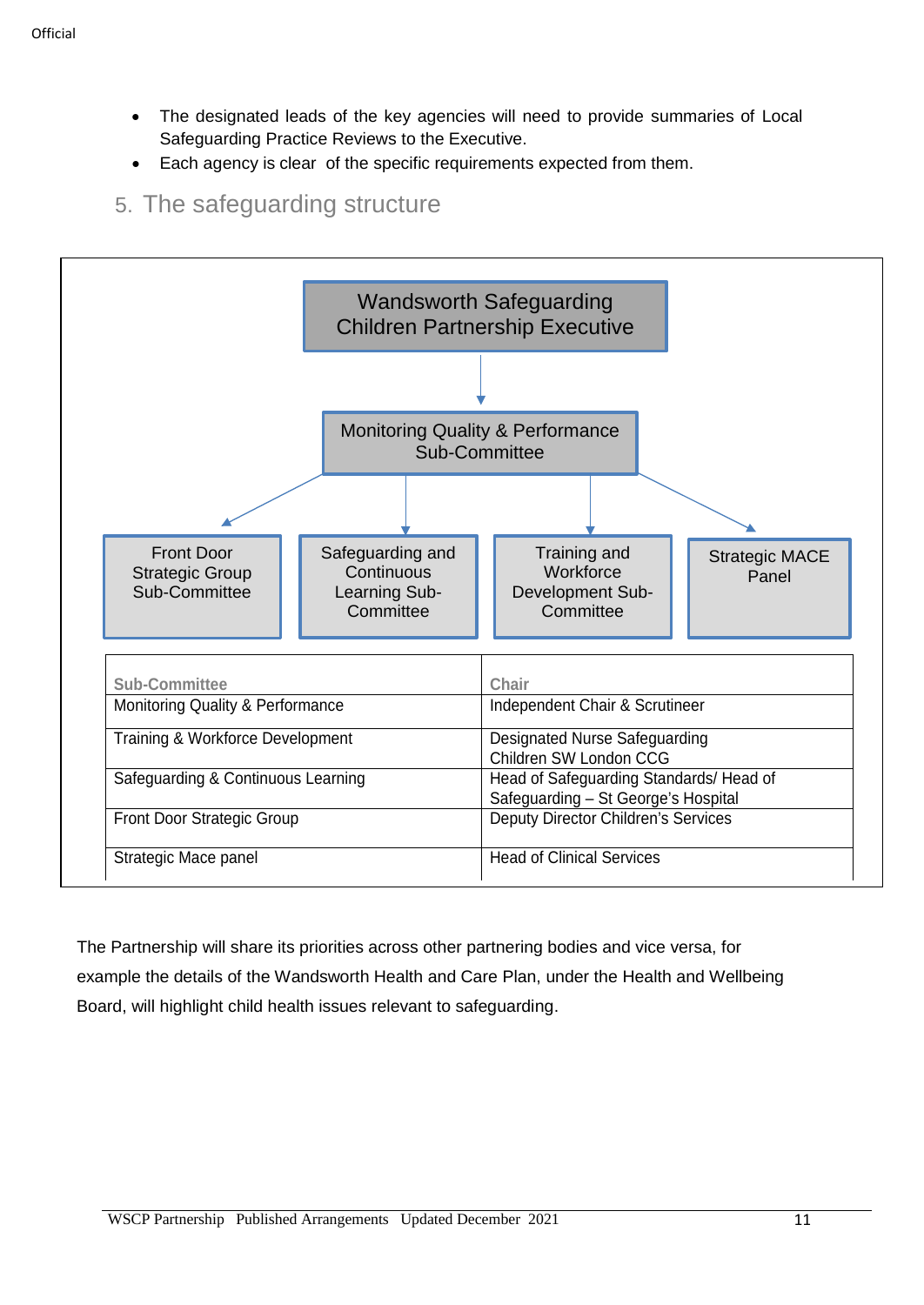### Enhancing the scope of the Executive

The arrangements are still relatively new and there will still be the need to change the approach to get the best outcome working for the partners, the relevant agencies and, most importantly the children and families.

Although legislation is prescriptive about the partners overseeing the system, the consultation carried out in Autumn 2018 through to Spring 2019 showed that professionals working in this field want to have a close involvement with decision making.

The Executive members are also responsible for ensuring information cascades from the Partnership and that discussion are led with senior colleagues and structures within their own organisations, but not restricted to the:

- Leader, Wandsworth Borough Council
- the Council Executive Member for Education and Children
- the Council Chairman of the Education and Children Overview and Scrutiny **Committee**
- the CCG Board
- the BCU Oversight Board
- the Designated Professionals for the CCG

The Executive alternates meetings with the Monitoring, Quality and Performance subcommittee, and are chaired by the Independent Chair and Scrutineer. The Monitoring, Quality and Performance subcommittee encompasses most of the former partners of the WSCB and is a key driving force for challenge and change.

### Engaging relevant agencies

The Executive members see it is an absolute priority for effective engagement of all relevant agencies, both in responding to the priorities that are set by the Executive, but also in being able to raise issues of concern or of best practice to the Executive.

The arrangements ensure that this engagement is achieved through a combination of methods:

- Learning from Experience (LfE) Events
- membership of sub-committees' and, where appropriate, task and finish groups
- through direct lines of contact with members of the Executive
- proactive engagement with key existing partnership groups.

Partner engagement are centred upon Learning from Experience. These events focus and deal with key safeguarding issues and/or emerging themes. These meetings afford opportunities to disseminate learning to a wider safeguarding community, learn from each other and support statutory and non-statutory agencies in their safeguarding provision. The forward plan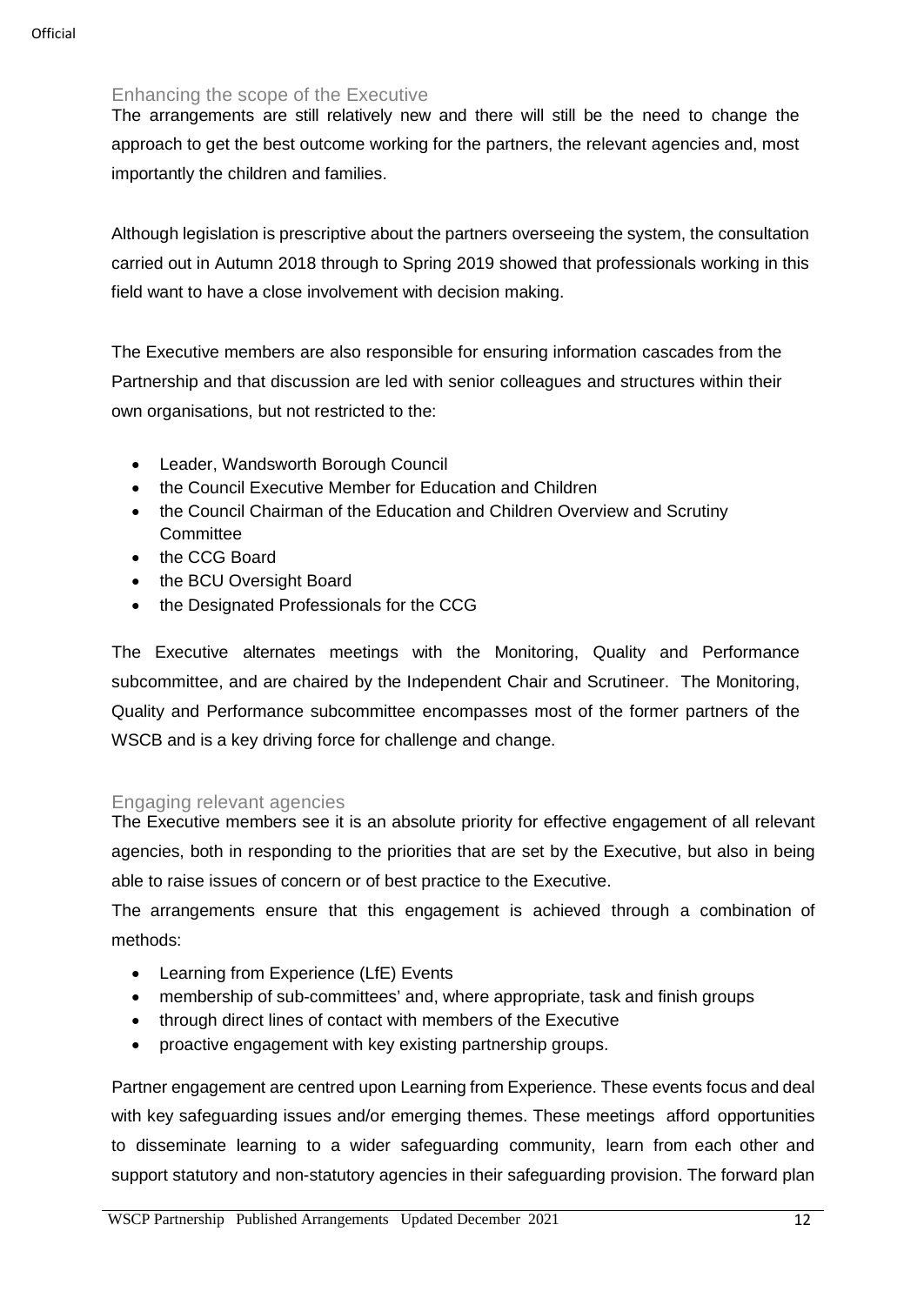for these themes will be determined by the Executive. The frequency of these meetings will be kept under review.

The CCG lead and support all activities necessary to ensure that organisations within the health community meet their responsibilities to safeguard and protect children and young people. With the engagement of the designated medical and nursing staff, the CCG provide advice and support to all named professionals across the health community. The existing NHS contractual arrangements for quality assurance and oversight remain in place through the new safeguarding arrangements.

#### Leadership, challenge, and scrutiny

The clear message that came from the local consultation on the new arrangements was an overwhelming desire to have an independent chair for the Partnership, recognising the leadership and challenge a good chair can offer. There was also a keenness to support the Government requirement for an independent person to lead the scrutiny function of the Partnership. David Peplow was appointed in July 2019 to serve in a dual role.

#### The role of independent scrutiny

Independent scrutiny is a statutory requirement, to provide assurance in judging the effectiveness of the multi-agency arrangements to safeguard and promote the welfare of the borough's children. This is a new position in Wandsworth's safeguarding structure. The Independent Chair and Scrutineer brings critical challenge and appraisal to the safeguarding arrangements, including those of the relevant agencies. To better enable this, Wandsworth's Independent Chair and Scrutineer has been commissioned to work for circa 50 days per year.

This independent scrutiny:

- consider the overall effectiveness of local safeguarding arrangements
- consider how well the safeguarding partners are providing strong leadership
- focus on delivering improved outcomes for children and families
- provide independent scrutiny of the annual report
- provide challenge to any or all partners should they deviate from their core principles and/or statutory functions
- be a critical friend to the Executive before submissions to the National Panel and offer challenge to partners.

In addition, the Independent Chair and Scrutineer also has a role in delivery of:

- mediation as required to the safeguarding partners and any other local agencies in dealing with any key area of disagreement
- independent review of any escalated concern raised by relevant agencies or on behalf of children and families
- a culture and environment conducive to robust scrutiny, constructive challenge and collaborative problem-solving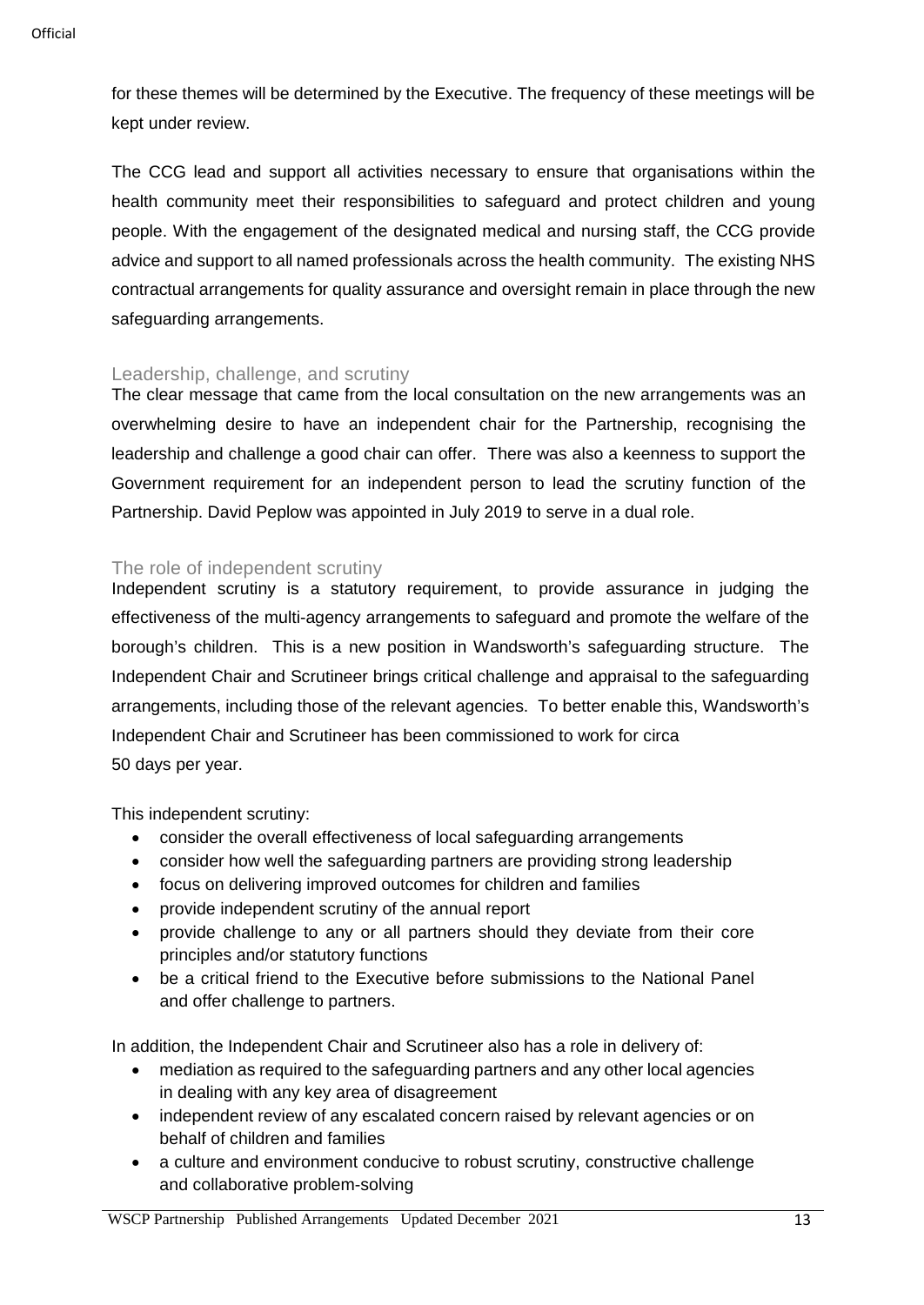• ensuring an annual peer review process

The operation of the scrutiny model will develop, using the Independent Chair and Scrutineer's experience, and in consultation with local agencies and organisations.

Proposals of how the independent scrutiny will operate and be reviewed

Scrutiny in relation to the key priority themes of the Learning from Experience events and Training and Workforce, including engagement with and observation of frontline practice

Annual scrutiny of the priorities set by the Executive to ensure the relevance of priorities in meeting local needs this will be reviewed through the WSCP Annual Report

Annual scrutiny of the effectiveness of arrangements to identify and review serious child safeguarding cases

At least annual review of the clarity of the information that the Executive receives to inform strategic leaders of the effectiveness of safeguarding

Chairing of the Monitoring, Quality and Performance Group and overseeing actions arising

The Independent Chair and Scrutineer will make formal recommendations to the Executive as identified and agreed at the MQ&P Sub-Committee

The statutory partners will review the arrangements for independent scrutiny at least annually and report in the annual review on these arrangements through the WSCP Annual report, as this is a partnership report all partners have opportunity to challenge / scrutinize partnership arrangements.

The other ways in which independent scrutiny delivers to these safeguarding arrangements include:

- Inspection either single or joint inspections of the statutory partners and the services they are responsible for.
- Democratic local scrutiny through the governance arrangements required of each Council.
- Peer Review

Bringing accountability to safeguarding and services for children

Key to the challenge and accountability of the Partnership is the development of an effective monitoring, quality, and performance with sharply defined accountability to the Executive. This is led by the Independent Chair and Scrutineer and feed directly into each Executive meeting. The **Monitoring, Quality and Performance subcommittee** alternates with the Executive meetings, meeting at least six times a year.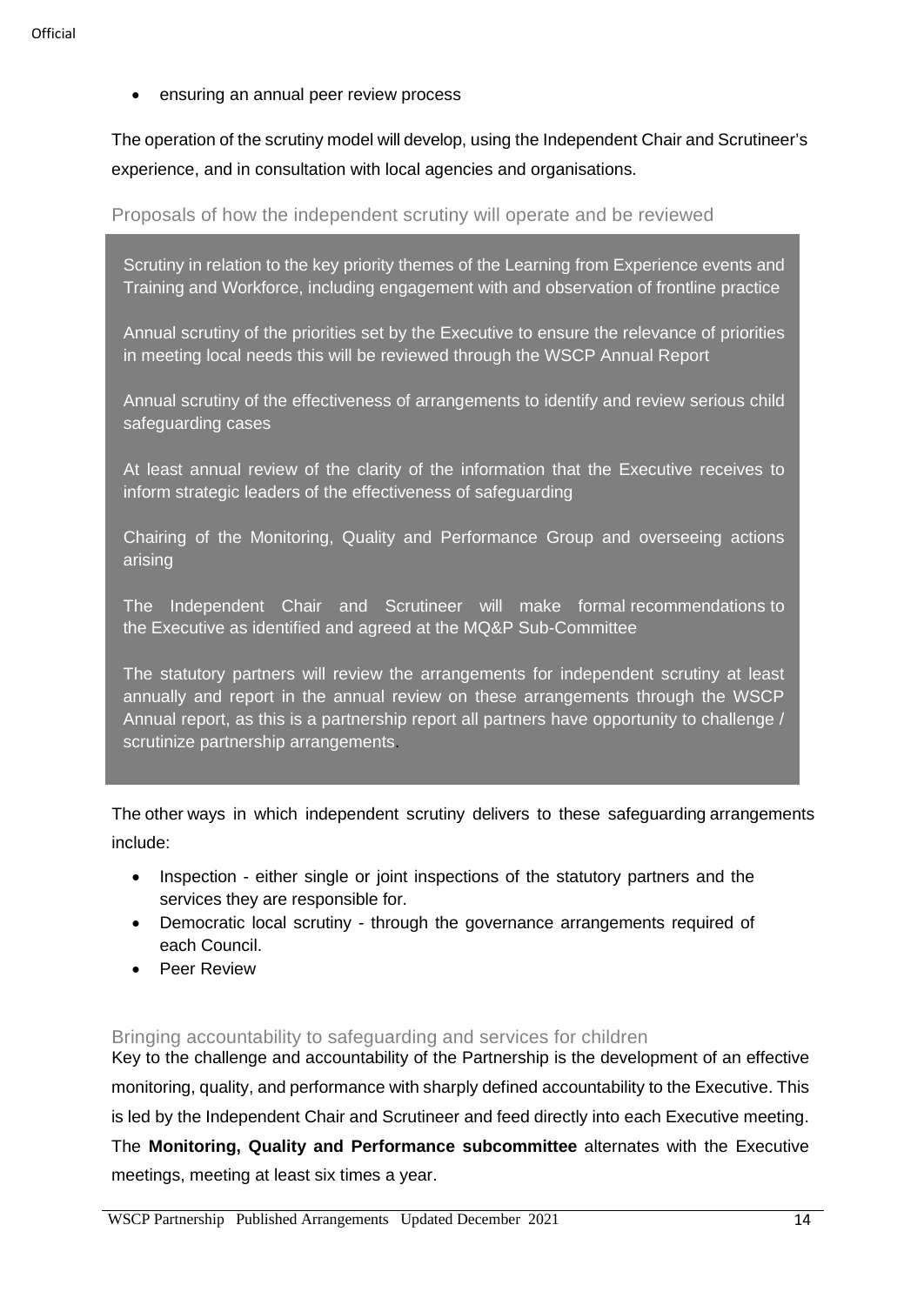The accountability of the partnership is rooted in performance and quality assurance information which holds partners to account. The Monitoring, Quality and Performance subcommittee does this by:

- leading performance analysis, aligned to priorities
- challenging the relevant agencies to improve and support them through collaborative working
- seeing single agency inspections from relevant agencies
- making robust referrals to and challenging the Executive
- focusing on lessons and consequences and ensure escalation of learnings.

The Independent Chair and Scrutineer works with partners to get the key information reviewed and examined in this group, rather than the "easiest to obtain" data

The Monitoring, Quality and Performance subcommittee includes the three statutory safeguarding partners or their delegates, and the partners of the former WSCB. This is a core meeting for the Partnership and there will be close monitoring of attendance, to ensure an active contribution from all parties.

There is also Learning from Experience events drawing in the full Partnership and any other agencies and organisations it is relevant to these will give the full membership an opportunity to come together to learn.

#### Recognising protected characteristics

The Partnership always pay due regard to young people with protected characteristics, when examining reports and may request additional information relating to individuals with protected characteristics to identify any issues which will require further investigation, support, or learning.

#### Other Relevant Matters

Notifications of serious incidents to the Department for Education, the National Child Safeguarding Review Panel and Ofsted are the responsibility of the local authority. The local authority must inform the statutory safeguarding partners of any notification within five working days, a Rapid Review Panel will be convened to agree if a Local Safeguarding Practice Review is required.

The primary procedures used will remain the London Child Protection Procedures, developed and maintained by the London Safeguarding Children Board, with supplementary local guidance (for example, around thresholds) where necessary.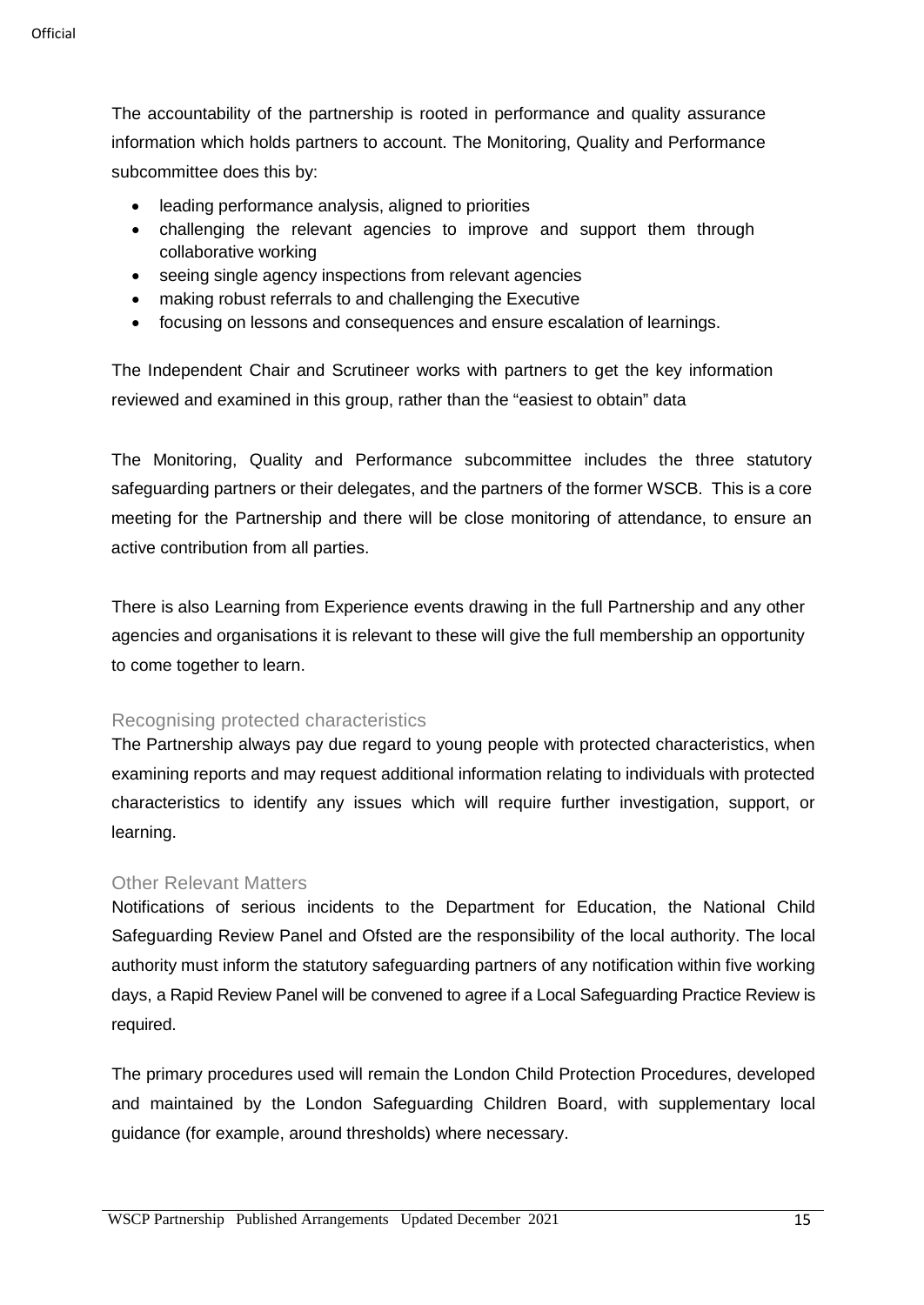#### Sub-committees' structure

The sub committees' structure are set out in the diagram on Page 11.

Each sub-committee has an agreed Terms of Reference that is reviewed annually and signed off by the executive. The sub-groups will maximise the impact of learning, improvement, and innovation. Standing sub-committees will be maintained where this is determined to be the most effective way of working.

The chairs of the sub-committees will produce a chairs report on a routine basis and report to the Monitoring, Quality and Performance subcommittee meeting to contribute to specific discussions within the Business Plan. The chairs will also attend the executive to feedback keyhighlights from their sub committees.The Independent Chair and Scrutineer will periodically attend the sub-committees.

Where relevant, the sub-committees, the Monitoring, Quality and Performance subcommittee and the Executive will liaise with safeguarding partners outside the borough to address the challenges of mobile families, children accessing services out the borough boundaries, and specific safeguarding issues such as county lines.

#### The Training and Workforce sub-committee

This continues the work of the previous sub-committee in developing effective training, workforce development materials and events which ensure that both core and specialist knowledge and skills development is supported across the Partnership and that learning is effectively disseminated. It sits bimonthly.

#### Safeguarding and Continuous Learning (SCL)

SCL provides the organisation and delivery of local child safeguarding practice reviews and action plans, and multi-agency audits, feeding them into the Monitoring, Quality and Performance Group. SCL provide challenge to the Partnership on the implementation of action plans arising from Local Child Safeguarding Practice Reviews and other learning reviews. The learnings identified by SCL will need to inform Learning from Experience events.

#### Front Door subcommittee

The Front Door subcommittee focuses on improving operational practice at the front door. and the continued improvement of the Front Door as well as holding the Partnership to account for its contribution to multi-agency work meets every three months.

#### Strategic Mace Panel

VAG meeting in September 2021 proposed that the Partnership closes the Vulnerable Adolescent Group,and activities are merged into the Strategic Multi-Agency Child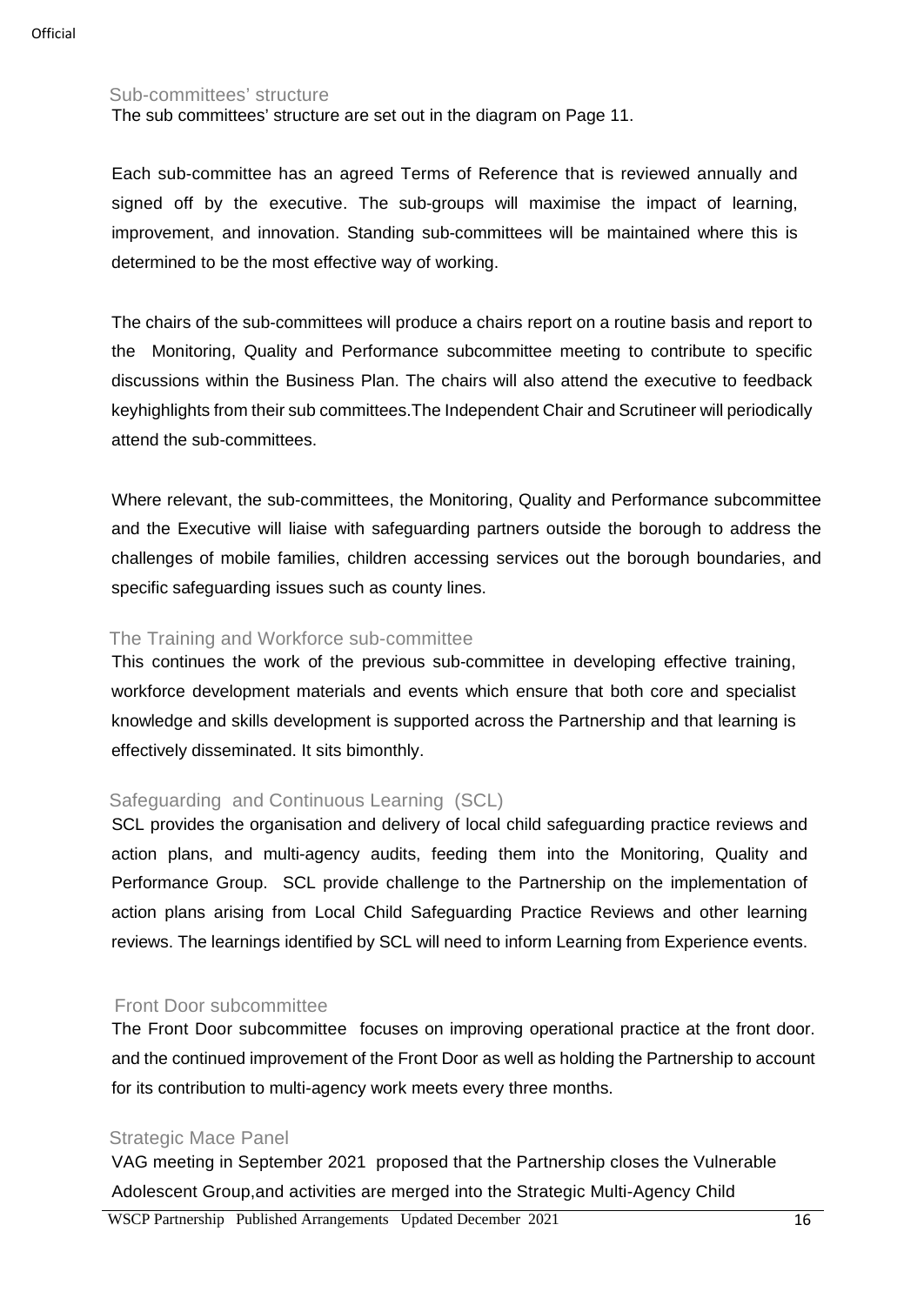Exploitation (MACE) Group, this was ratified at the November 2021 executive meeting.The panel ensures a clear, coordinated multi-agency response to ensure an effective and timely response from all agencies involved in managing children and young people missing from home, care or education and those at risk of sexual and criminal exploitation, radicalisation and extremism, sexually harmful behaviour trafficking, serious youth violence, gangs and groups and substance misuse.

### Child Death Panel (CDP)

The purpose of the CDP is to undertake comprehensive and multidisciplinary reviews of child deaths in the Wandsworth area to better understand how and why local children die. The Child Death Panel, led by the CCG, in partnership with the Council, supplies data on every child death as required by the Department for Health to bodies commissioned by the Department to undertake and publish nationally comparable, anonymised analyses of these deaths.

The CDP are led by the CCG and safeguarding arrangements include strong ties between the CDP and SCL particularly to ensure appropriate information exchange and compliance with new national policy. It is currently proposed that the data and findings from CDP will be reported to the Monitoring, Quality and Performance subcommittee.

## 6. Placing safeguarding central to decision making

Drawing upon the Wood Review, and a frequently voiced issue during the review, is the need to bring safeguarding central to all decisions made across the wider spectrum of boards, as well as having a common-sense approach to rationalisation of officer input.

A Chairs' Meeting brings together the chairs of many of the strategic boards operating within the borough, including the Health and Wellbeing Board, the Safeguarding Adults Board and the Community Safety Partnership. These boards include representation from the CCG and Police and there will be an impetus on sharing the themes and views from the Chair's Meeting with the CCG Board and the BCU Oversight Board. The Chairs' Meeting recognises the opportunity to have a borough wide, 'golden thread' approach to agenda and priority setting, it also offers the opportunity to take a wider look at the task and finish groups and policy setting drawing from across different partnerships.

## 7. Threshold document

The Partnership publishes a threshold guidance document to assist professionals within Wandsworth to identify suitable responses to the needs amongst the children, young people, and families they are working with. This document is not intended to be prescriptive or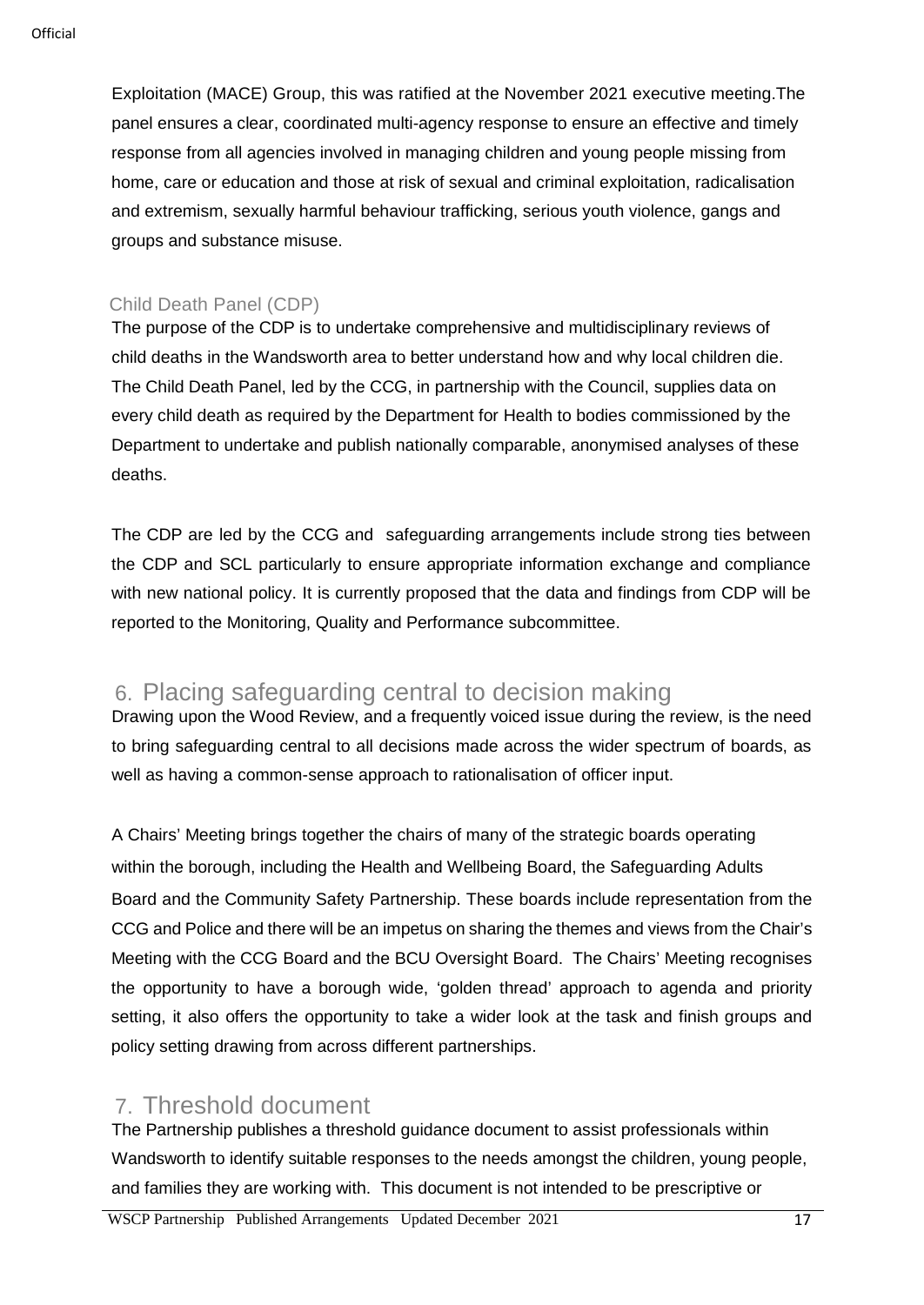exhaustive, nor is it a definitive way to open or close a gateway to a particular service or range of services. Every child and family are unique. It recognises that their needs should be considered on a case-by-case basis, using professional judgement supported by the threshold guidance document. This document sets out the local criteria for action in a way that is transparent, accessible, and easily understood.

## 8. The voice of the child

The views, needs, fears and aspirations of children and young people and the interests of their families is foremost to the work and direction of this Partnership. They need to state what is working well and what needs to improve. The Partnership will need to be responsive to those who need the service the most and may be the voice that is hardest to make themselves heard.

This vital area of work is already in place across all sub-committees with the voice of the child being heard at the beginning of each meeting. The voice of the child is a golden thread which runs through all work that is undertaken by the wider partnership, it is the role of the independent chair and scrutineer to ensure this work is collated and partners are aware of the work that is being undertaken.

## 9. Effectively managing conflict

There is a statutory requirement to establish a dispute resolution process, which is in place. There is good working relationship between partner agencies in Wandsworth, differences and debates are all part of multi-agency working. If there are serious differences of views on how best to manage risk and safeguarding, and to protect vulnerable children and young people, then escalation policies can provide a useful framework for exploring and resolving professional disagreements. This does not reduce expectation that agencies and organisations will speak up and arbitrate different views on practice issues in the first instance. The WSCP escalation policy has been updated and is on the partnership website. The Terms of Reference for each subcommittee makes reference to managing conflict /escalation.

### Process for all the Partnership

The Partnership encourages agencies to speak up and arbitrate different views on practice issues. All agencies will have their own escalation policies and procedures and should use these first to avoid exacerbating or prolonging conflict and avoid any possible impact on children and young people. There is an expectation that agencies will have systems for recording when policies are used and how disagreements are resolved. The terms of reference for all multi-agency meetings includes reference to what to do if there is a disagreement.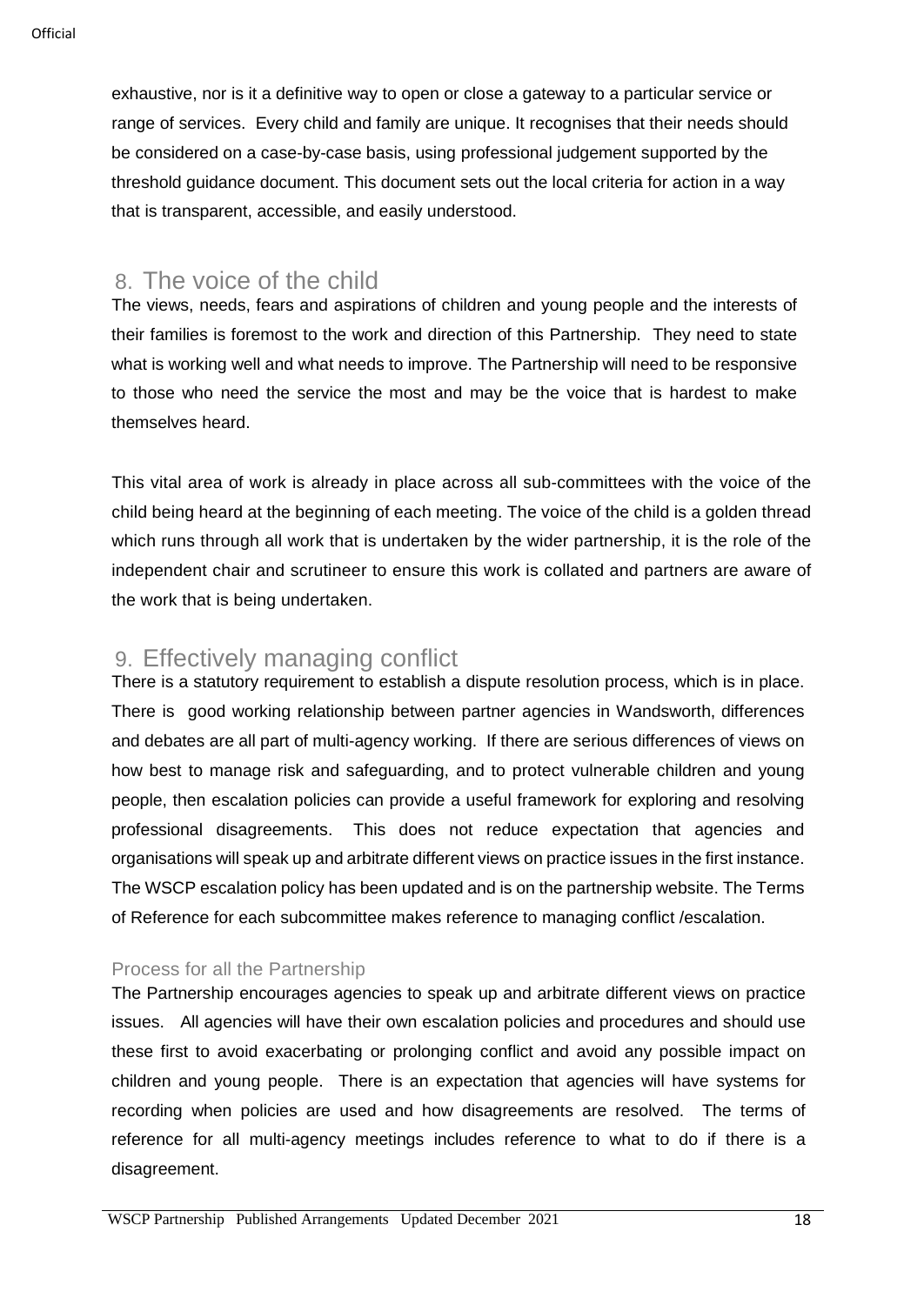If it has not been possible to resolve professional differences between agencies, this should be brought to the attention of the Independent Chair and Scrutineer to help seek a resolution. Only once this has been attempted, the Independent Chair and Scrutineer can refer the matter to the Executive to seek a resolution. Ultimately, the three statutory safeguarding partners will have primacy in determining the resolution to a disagreement.

The Independent Chair and Scrutineer provides an update from each of the subcommittees' at each Executive meeting. The MQ&P sub-committee provides an opportunity for all partner agencies to discuss any issues requiring escalation to the Executive. These will be examined for any practice improvement lessons to be learned

#### Process for the Executive

Where there is disagreement between the members of the Executive, then the Independent Chair and Scrutineer will be asked to mediate and negotiate a satisfactory solution.

If necessary, the statutory safeguarding partners may escalate to the Chief Accountable Officer of the CCG and the South West London Police Commander. Statutory partners should escalate to the relevant Secretary of State only as a final resort.

#### Whistleblowing

Whistleblowing Procedures provide an additional important route for staff and volunteers to raise concerns in a safe process that protects their position if this is a concern. Partners will each adhere to their own whistleblowing procedures.

### 10. Funding and resources Funding

The budget and resourcing ensure there is an effective delivery of the new safeguarding arrangements, meeting the objectives and the priorities set by the Executive. Operational safeguarding duties will remain the responsibility of each of the statutory partners and relevant agencies and other organisations and will not be the responsibility of the Wandsworth Safeguarding Children Partners Team.

### Supporting the structure

The current officer support for the WSCP consists of a partnership business manager, a senior business support officer , and a trainer, hosted by the Council to be reviewed in line with service development.

## 11. Priorities for 2020/21

WSCP Partnership Published Arrangements Updated December 2021 19 The Partnership's priorities are set by the Executive, making a Whole Family approach inherent throughout the full Partnership's methodology and its priorities. The Executive have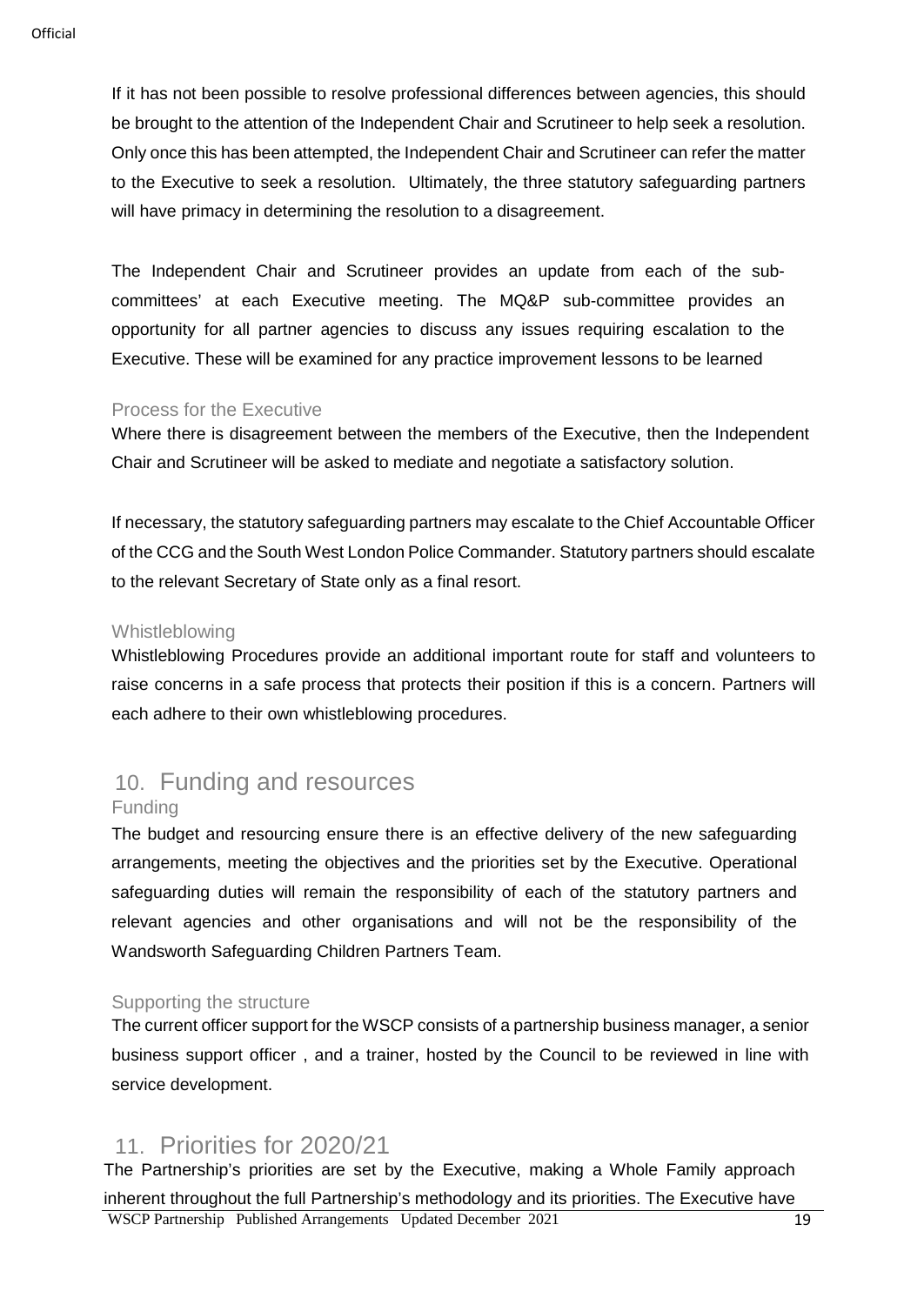oversight of the current implementation of the Family Safeguarding Model and the changes in the approach to vulnerable adolescents to ensure the best outcomes for young people in **Wandsworth** 

Progress against the key priorities for 2019/20 has shown how the partnership has worked together to safeguard children. The key priorities for 2020/21 are:

- Contextual Risk
- Vulnerable Adolescent
- Mental Health
- Domestic Abuse
- Special Educational Needs and Disability
- Under Fives
- Anti-Racism/ discriminatory practice

The Executive, follow these principles when setting priorities; they should be:

- outcomes focused
- take a full partnership approach, equally applicable across the three safeguarding partners' organisations and across the agencies and organisations within or influenced by the Wandsworth Safeguarding Children Partnership
- be the main priorities of the Executive and the steer for the sub-groups
- will be shared, agreed, and prioritised with other partnership boards including, but not restricted to, the borough's Health and Wellbeing Board, Community Safety Partnership, Adults Safeguarding Board, Clinical Sub-Reference Group and all their sub-structures.

### 12. Annual report

It is important for the Partnership to bring transparency about its activities and proposals to children, young people, families, and all practitioners, to do this, the Executive will publish an annual report. This will include what the Partnership has done, including child safeguarding practice reviews, and how effective these arrangements have been in practice. In addition, the report will include:

- evidence of the work undertaking by the Partnership and agencies, including training, and an analysis of the difference it has made for children, young people, and families
- progress on agreed priorities
- a record of decisions made or planned by the Executive in the report's period, to implement the recommendations of any local and national child safeguarding practice reviews, including any resulting improvements
- ways in which the Partnership has sought and used feedback from children, young people, and families to inform their work and influence the services provided for safeguarding in the borough
- the Independent Chair and Scrutineer will provide an overview of the effectiveness of the partnership in safeguarding and promoting the welfare of children and young people in Wandsworth.